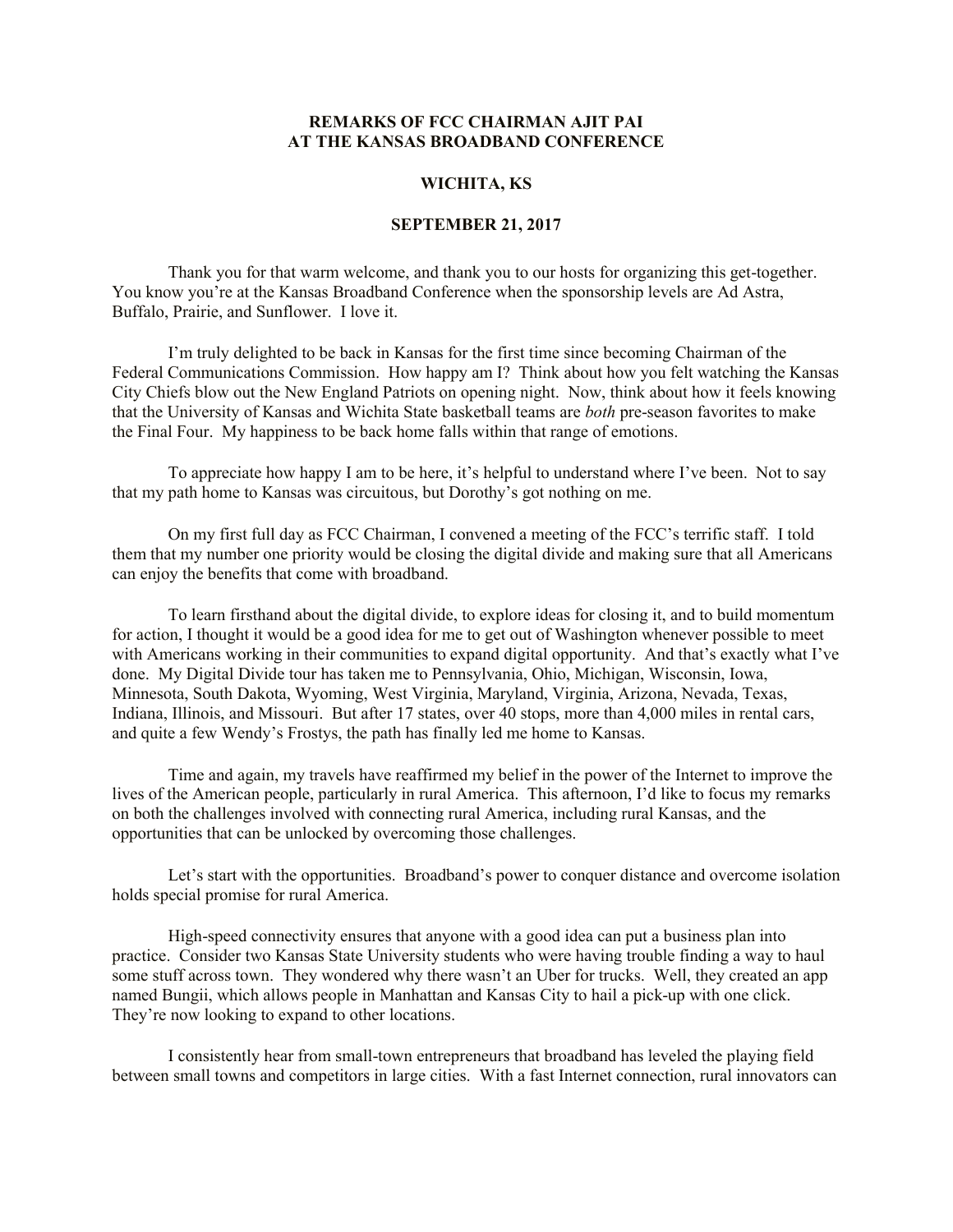compete in the national market while still working in the community where they grew up, with the lifestyle they love.

Broadband is leveling the playing field for students in rural America, too. If your local high school doesn't offer AP Physics, distance learning makes it possible to take the class online.

And then there's the matter of health care. A common problem for rural Americans is living hundreds of miles from the nearest hospital. But telemedicine enables remote diagnosis by a specialist and easy follow-up care at home. One of the most promising tech companies in Wichita is Vigilias. Vigilias connects remote clinics with specialty care offered by larger facilities. The company already serves over two-dozen Kansas hospitals, and it's expanded to Nebraska, New Mexico, and New York.

Internet connectivity is even boosting the bottom lines of U.S. farmers. Whether it's participating in online auctions for livestock or equipment, tracking commodity prices in real-time, or using precision agriculture to monitor and manage fields, broadband is changing the way farmers do business, helping to cut costs and increase productivity. Indeed, last October, when I was in Kansas, Senator Roberts and I had the chance to visit a feedlot in Allen that used wireless broadband to monitor each cow's food intake.

So there's no question that high-speed Internet is a game-changer for rural Americans. It's improving standards of living more than any new technology since the rural electrification effort in the early  $20<sup>th</sup>$  century.

That is—so long as you have access. And that's the big challenge. Rural Americans too often find themselves on the wrong side of the digital divide. In rural America, 28% of households lack access to high-speed, fixed service. In urban areas, only 2% go without.

Kansas reflects that national average. 28% of rural residents lack access to high-speed fixed service. That's over 200,000 people. And in the rural parts of Sedgwick County, just outside of Wichita, 58% of households have no option for high-speed Internet, according to the latest figures.

Obviously, that means that rural Americans are missing out on opportunities for jobs, health care, education, and more, and there's a significant cost to those lost opportunities. But I worry that we're losing something even greater if rural communities remain stuck in the analog age.

That's the slow fade of rural communities themselves. Over the past decade, the population has dropped in 77 of 105 Kansas counties. Wichita State researchers crunched the numbers and found that the long-term outlook for Kansas is no better. The statewide population is projected to grow by 634,000 people—a 22% increase—over the next 50 years. But that growth will be confined almost exclusively to the areas surrounding Kansas City, Lawrence, Manhattan, and Wichita.

Overall, 80 out of 105 counties are projected to lose population, and 62 counties are projected to lose more than a quarter of their people. Rural Kansas currently accounts for about 900,000 people— 31% of the population. But by 2064, the rural population is projected to shrink to 700,000, which would be only a 20% share of the state's population. We face the very real wasting away of rural America.

My hometown is one of these areas that's been on a slow but steady downward trajectory. Labette County (which includes Parsons, where I grew up and my parents still live) has lost about 38% of its residents over the past century. And during the next half-century, Labette County's population is projected to shrink further from about 21,000 to 14,400, another 31% drop.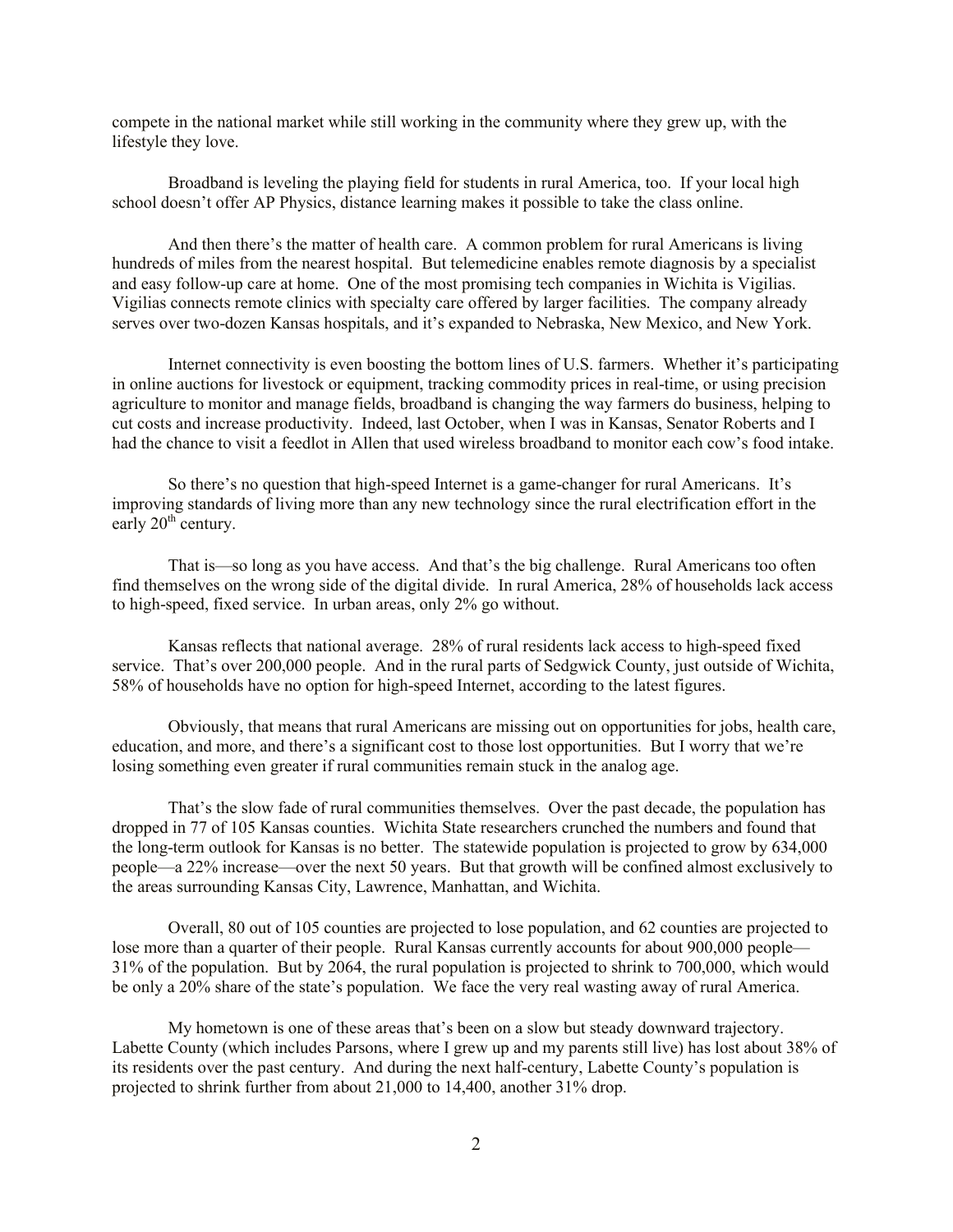To be clear, I'm not saying that the digital divide is the reason why rural communities are shrinking. This trend started before the commercial Internet even existed. What I am saying is that how we deal with the digital divide will affect the destiny of towns like Parsons and Ulysses and Beloit and Hiawatha. It'll help determine if this population loss gets faster, slows down, or is potentially reversed. Broadband-enabled opportunities for jobs, education, health care, and agriculture can be a great equalizer for rural America. But so long as some rural communities don't have broadband, they'll fall further and further behind.

I've been asked in our nation's capital why I focus so much on rural America. But to me, that gets it backward. We just can't ignore the challenges facing rural areas. They are as much a part of the national fabric as our biggest cities. I know how great it is to grow up in rural America. And I want future generations to be able to have that same experience. This isn't just nostalgia. It's about our economy and national competitiveness. In a connected global economy, we can't leave millions of Americans sitting on the sidelines. Some say we can't afford to bring high-speed connectivity to places like rural Kansas. I say we can't afford not to.

That's why the FCC is pursuing an aggressive agenda to extend digital opportunity to all Americans, particularly in rural areas.

To spur network deployment in sparsely populated areas where the economic incentives for private investment don't exist, the FCC is providing direct funding that leverages—not displaces—private capital expenditures. Through our Mobility Fund, a successful public-private partnership, the FCC will invest \$4.53 billion over the next decade to bring 4G LTE service to rural Americans who don't have it today. In addition, we approved \$2 billion through our Connect America Fund to boost fixed broadband in currently unserved locations. We're distributing this money in an efficient, fiscally responsible way by using competitive reverse auctions to allocate these funds.

Federal subsidies are one thing. But we also want to modernize our regulations to give companies a stronger business case to build and expand high-speed networks. The plain truth is that bureaucratic red tape at all levels of government can slow the pace and increase the cost of network deployment. The FCC has proposed to change that to make it easier to install wired and wireless broadband infrastructure. These efforts will help broadband providers access utility poles, site wireless infrastructure, and transition from yesterday's copper networks to tomorrow's fiber networks.

We believe that removing barriers to investment promotes more competition, which fuels innovation and investment and benefits consumers. We also recognize that deployment in rural America is expensive won't be easy. So we have to be creative—and we have been. This June, for example, the FCC approved a plan allowing a company to use hundreds of satellites in low-Earth orbit to provide highspeed broadband. Other satellite companies have also asked the FCC for permission to do the same. This technology could be a promising option for those living in hard-to-serve areas.

When removing burdensome regulation isn't enough to attract network investment, we should consider creating incentives. Last September, I proposed that Congress create what I called Gigabit Opportunity Zones. The idea was simple: provide tax incentives to encourage companies to build Internet infrastructure in low-income urban and rural areas that are otherwise too easy to write off. My proposal was inspired by former Secretary Jack Kemp, who lamented decades ago how many cynics "miss how rapidly, in an entrepreneurial economy, the poor can move up the ladder of success." I'm thrilled that Senators Shelley Moore Capito and Chris Coons and Congressman Doug Collins have introduced the Gigabit Opportunity Act, which advances my proposal.

\* \* \*